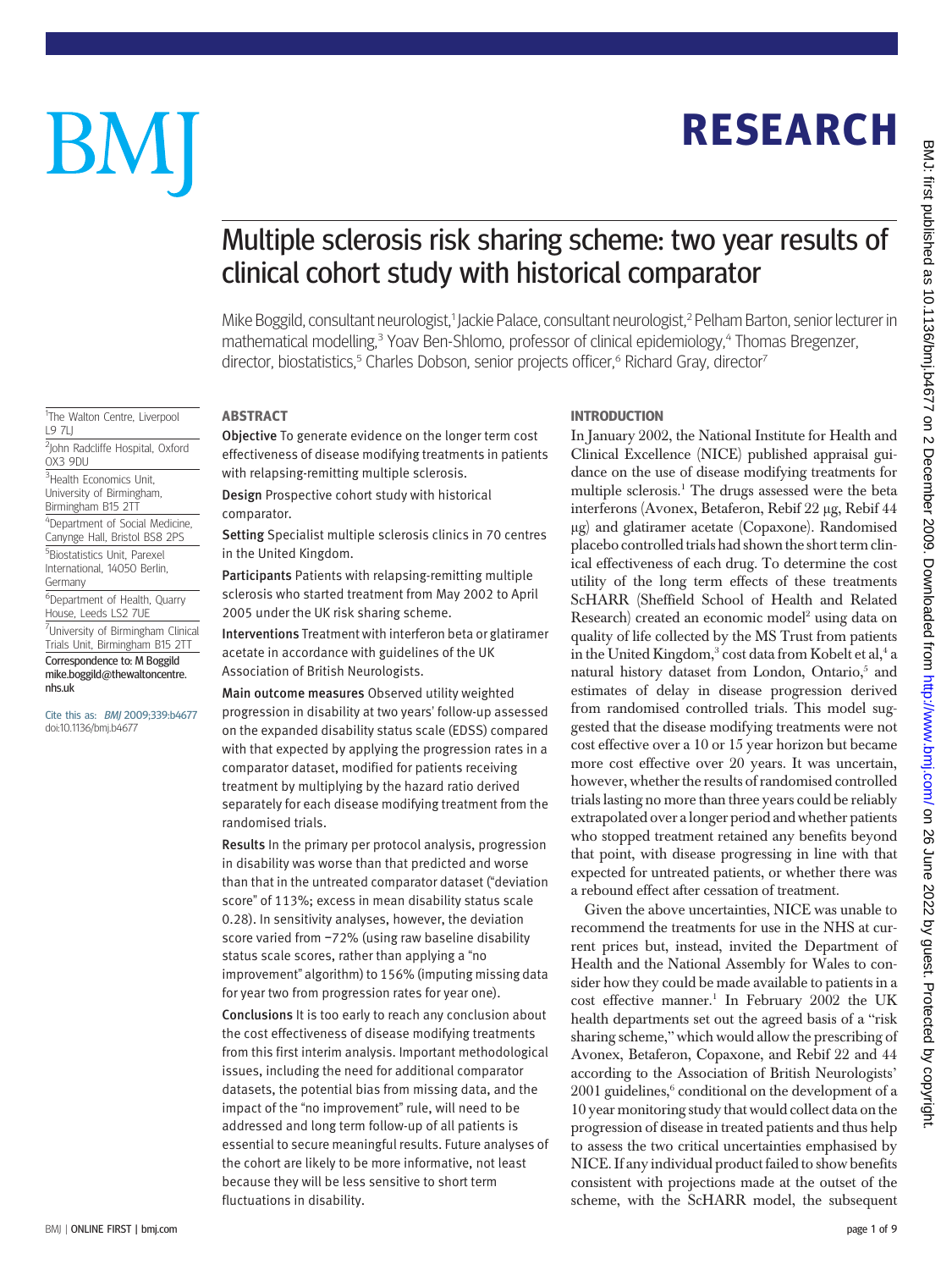price to the NHS would be reduced to restore cost effectiveness to a benchmark of £36 000 per quality adjusted life year (QALY) evaluated over a 20 year horizon. The choice of treatment was at the discretion of the neurologist in consultation with the patient. We report the results and implications of the first planned interim analysis, carried out when all patients had been in the scheme for at least two years.

### **METHODS**

The broad principles for the establishment and conduct of the risk sharing scheme were set out in an NHS circular.7 The first patients who consented to take part in the study started treatment within two months of the publication of the circular. A steering committee was set up with representation from the parties to the scheme—that is, the health departments in England, Wales, Scotland, and Northern Ireland, each manufacturer, the MS Trust, the MS Society, the Association of British Neurologists, the Royal College of Nursing, and the UK MS Nurse Specialist Association.

The MS Trust acts as the secretariat to the scheme and custodian of the data. Two clinical neurology leads (JP, MB) provide clinical advice on the conduct of the study and liaise with other clinicians. For the three year recruitment phase ScHARR coordinated the data collection and developed proposals for the statistical analysis in line with the principles set out in the circular. In 2006 a clinical research organisation (Parexel) took over data collection and statistical analysis, overseen by an independent scientific advisory group. The MS Trust, the MS Society, Parexel, the Department of Health, the four pharmaceutical companies, and the clinical leads attend scientific advisory group meetings (as observers). The remit of the group is to advise on scientific aspects of the study design, data analysis, and data interpretation and to assess additional study proposals; in particular, the scientific advisory group was responsible for advising on a detailed statistical analysis plan, amplifying the description of the planned primary analysis in the original health services circular.

### Recruitment of patients

The circular suggested that 5000-7000 patients should be recruited to a monitoring cohort to allow about 1000 patients taking each treatment. Exploratory calculations suggested that this would be large enough to reduce sampling errors to an acceptable level. The 5583 patients assessed by clinicians as meeting the criteria of the Association of British Neurologists (broadly, patients with relapses as the predominant aspect of disease) were recruited into the monitoring study from May 2002 to April 2005 from 70 neurology centres across the UK. This risk sharing scheme cohort represents about 80% of patients with multiple sclerosis starting treatment in the UK over this period. Patients who entered the scheme with a diagnosis of secondary progressive multiple sclerosis were analysed separately. The main analyses in this paper relate to the 4749 patients with relapsing-remitting multiple sclerosis at entry.

### Data collection

As this was a pragmatic study undertaken within routine practice, it was designed to collect minimum basic information through clinical assessments with expanded disability status scale (EDSS) scores<sup>8</sup> performed annually within a three month window of the entry date into the study. Patients were to be followed even if treatment was stopped or altered to minimise "dropout bias" and to test the ScHARR model assumptions that benefit up to that point is maintained over the longer term.

### Outcome measures

With no randomised control group, we had to compare the disease progression for the risk sharing cohort with a cohort of patients who were recruited and followed up before the routine use of disease modifying treatments. For the purposes both of the original ScHARR model and of the risk sharing scheme, the London, Ontario, dataset was considered to be the largest, most complete population based source of such data.<sup>5</sup> This dataset consists of 1043 Canadian patients, recruited in 1972-84, whose disability was assessed about annually for a median of 25 years from onset of disease with the disability status scale (DSS, the predecessor of the EDSS). As in the risk sharing cohort, in the Ontario dataset diagnoses were made by experienced neurologists according to standard clinical criteria.<sup>9</sup> Although patients in this cohort were followed largely prospectively, the dataset derived from this seems to have been collated retrospectively with the disability status scores smoothed to eliminate short term fluctuations. As a result there are no "regressions" in EDSS in the Ontario dataset; disability scores for individual patients can only worsen over time and the ScHARR model had to reflect this.

For each treatment separately we used the ScHARR model to predict the expected movement of patients between the EDSS states both "on" and "off" treatment. For patients "off" treatment, the ScHARR model uses a matrix of transition probabilities derived from the actual progressions seen in the Ontario dataset (using a subset of 314 patients who were judged to have fulfilled the Association of British Neurologists' criteria—experiencing two or more relapses in the previous two years—at baseline). These transition matrices are modified for patients "on" treatment by multiplying by the hazard ratio (relative rate of disease progression) derived separately for each treatment from the pivotal trials. The model then predicts how the distribution of patients will evolve over a 20 year horizon, starting with the actual distribution at baseline for the appropriate subset of patients in the risk sharing scheme cohort. As in SchARR's original work for the NICE appraisal, we assumed that patients who stop taking treatment will experience the same rate of disease progression from that point onwards as patients at the same EDSS point who have never been treated.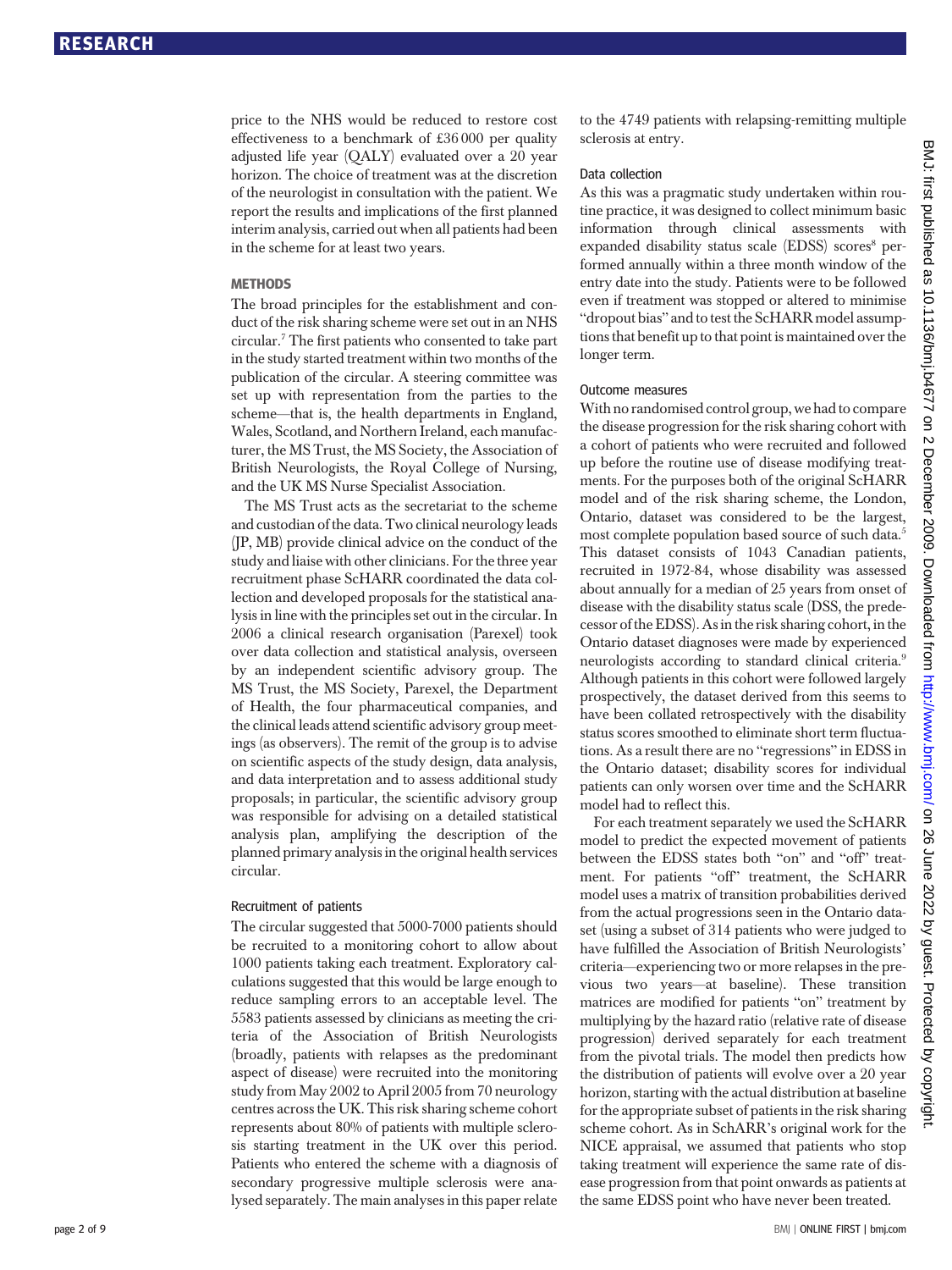Our primary outcome measure was a deviation score of the average observed loss of utility (average utility weighted disease progression; see appendix 1 on bmj.com) for patients in the risk sharing scheme compared with the expected loss calculated by the ScHARR model for patients "on" treatment. Utilities were derived from a two stage survey of 1554 respondents from the MS Trust database (78% response rate to second questionnaire, 18% of total database) who completed the EQ-5D, which was then converted to a single utility, the EO-5D index score.<sup>3</sup>

We calculated the primary outcome from several other measures. The "expected benefit" of treatment (with a specific treatment) is the "hypothetical" difference between the expected outcome without and with treatment, as calculated in each case from the ScHARR model. The "actual benefit" of treatment is the "observed" difference between the expected outcome without treatment and the actual outcome with treatment. The "deviation" of the actual benefit from the expected is calculated as a percentage of the expected benefit. This measure can have negative or positive values so that a negative deviation implies that the observed benefit was greater than predicted, a positive deviation implies that it was worse than predicted, and a value of 0 indicates that it was exactly as predicted. This deviation measure is calculated every two years and used as the basis of possible price adjustments under the agreed rules of the scheme; thus if the shortfall between actual and expected benefit exceeds an agreed "tolerance margin" (20% at year two, 10% at subsequent review points) the Department of Health and relevant manufacturer will renegotiate the current price for the treatment so that it achieves cost effectiveness at £36 000 with the new estimated treatment effect. We have also reported changes in the average (unweighted) EDSS score, comparing the expected and actual change from baseline, as this will be more familiar and easier to conceptualise.

### Statistical methods

The primary analysis plan made maximum use of the available data, including data on patients with only one year of valid follow-up. For this subset, comparison is with the expected progression over one year as calculated by the ScHARR model.

One major assumption of the ScHARR model (following the conventions of the Ontario dataset) is that EDSS scores are constrained to remain stable or worsen and improvements are not possible. We therefore had to apply an algorithm to the risk sharing scheme cohort to model as closely as possible the way in which we understand the Ontario dataset to have been compiled (we did not have access to the raw Ontario data). This algorithm (see appendix 2 on bmj.com) includes, for some patients, a (downwards) adjustment to the baseline EDSS score where the "raw" data would otherwise have implied an improvement from baseline to year one or in subsequent years. In addition, the algorithm means that an apparent disease progression to year two, for example, is disregarded if it is not confirmed by the data for year three. For many patients in the analysis dataset for the risk sharing scheme, however, three year assessments are not yet available and so, in the primary analyses, we accepted unconfirmed disease progressions at this stage, even though further follow-up might modify these.

The primary (per protocol) analysis censored patients who died from causes other than multiple sclerosis, emigrated, were lost to follow-up, or switched treatments. Patients who died from a cause related to multiple sclerosis had their subsequent missing EDSS score altered to a value of 10. The ScHARR model assumed that all those who progressed to secondary progressive multiple sclerosis would stop treatment and could be treated in the same way as other patients who stopped treatment (that is, assuming the same rate of disease progression as untreated patients). Patients who moved from relapsing-remitting multiple sclerosis to secondary progressive multiple sclerosis but who still took treatment (regardless of whether the treatment was actually licensed for use in secondary progressive multiple sclerosis or not) were censored after the first assessment after conversion and were then treated as "lost to follow-up" because in the original scheme we did not expect that there would be many such patients and had not defined a clear basis for estimating their "expected" disease progression. We have, however, carried out a sensitivity analysis to include these patients.

The scientific advisory group recognised that some of the exclusions or censoring would probably bias the progression data. Also, at this early stage, the results could be unduly influenced by a small number of patients with extreme changes in EDSS score (in either direction). The scientific advisory group, therefore, suggested several supplementary sensitivity analyses (table 1). Some of these were specified in advance, others in the light of unexpected features in the year two data.

# Participants

Out of 5583 patients registered into the monitoring scheme, 4749 (85%) had relapsing-remitting multiple sclerosis. Of these, 208 (4.4%) were ineligible for analysis and we excluded 248 (5.2%) because they were never treated or did not start treatment within three months of baseline assessment (fig 1). Of the 4293 who were eligible and treated, 358 (8.3%) had no subsequent follow-up data and a further 249 (5.8%) had data that were not used in the primary analysis, mostly because the patient had switched treatment or had converted to secondary progressive multiple sclerosis in the previous year and remained taking treatment (fig 1). Thus 3686 (85.9%) of eligible and treated patients had at least some valid follow-up data. These 3686 patients are referred to as the "per protocol analysis cohort." Of these, 2901/4293 (67.6%) had valid EDSS assessments at year two and 785 patients had valid EDSS assessment at year one but not at year two. Of the 2850 patients who were still relapsing-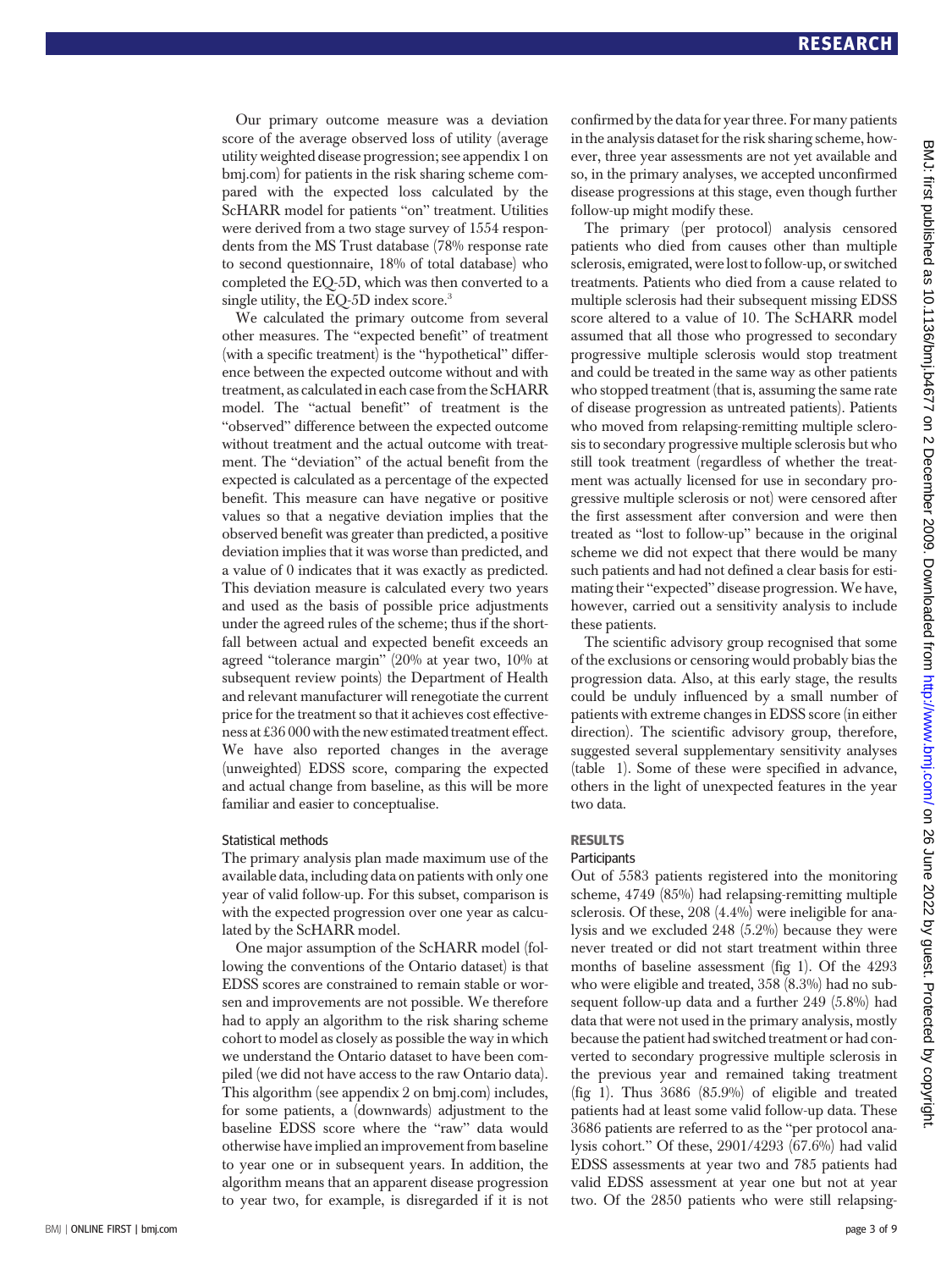### Table 1 | List of sensitivity analyses undertaken with rationale

| Problem to be addressed                                                                                                                                                                  | Sensitivity analysis                                                                                                                                                                                                                             |  |  |
|------------------------------------------------------------------------------------------------------------------------------------------------------------------------------------------|--------------------------------------------------------------------------------------------------------------------------------------------------------------------------------------------------------------------------------------------------|--|--|
| Patients switching treatment might have particularly poor outcomes so excluding them might Calculate on "intent to treat" basis, retaining all such patients in analysis<br>bias results |                                                                                                                                                                                                                                                  |  |  |
| Patients converting from RRMS to SPMS but remaining on DMTs might have particularly<br>aggressive disease, so excluding them might bias results                                          | Retain patients in analysis after developing SPMS and still taking DMTs; calculate "expected"<br>benefit on assumption that DMTs modify natural rate of disease progression by same factor as<br>shown for RRMS in randomised controlled trials* |  |  |
| Results might be distorted by small number of outliers                                                                                                                                   | Exclude patients with 1% most extreme movement (up or down) in EDSS score                                                                                                                                                                        |  |  |
| Bias because of lack of year three data for some patients needed to confirm apparent<br>progression at year two                                                                          | Limit analysis to subset of patients with data for year three                                                                                                                                                                                    |  |  |
| Bias because of lack of year three data for some patients needed to confirm apparent<br>progression at year two                                                                          | Use all available data to estimate proportion of apparent progressions subsequently<br>confirmed and apply this to patients with apparent progression at year two but no year three<br>data*                                                     |  |  |
| Possible bias because of missing year two data (see below)                                                                                                                               | Perform "best case/worst case" analysis to impute missing year two values—for "best case"<br>assume no further disease progression after year one, for "worst case" extrapolate from<br>progression between baseline and year one                |  |  |
| Possible bias because of retrospective adjustment of baseline data for some patients                                                                                                     | Leave baseline EDSS values unadjusted while continuing to apply "smoothing" algorithm to<br>subsequent data points                                                                                                                               |  |  |
| RRMS=relapsing-remitting multiple sclerosis; SPMS=secondary progressive multiple sclerosis; DMTs=disease modifying treatments; EDSS=expanded disability status scale.                    |                                                                                                                                                                                                                                                  |  |  |

\*Pre-specified analysis

remitting and had valid EDSS assessments at year two, 2609 (91.5%) were still receiving their original disease modifying treatment. An additional 228 patients with relapsing-remitting multiple sclerosis had switched treatment before their first available assessment. Patients converting to secondary progressive multiple



Fig 1 | Participants with relapsing-remitting multiple sclerosis (RRMS) taking disease modifying treatments (DMT) in multiple sclerosis risk sharing scheme. \*Data used for supplementary analyses. †Patients assessed as secondary progressive multiple sclerosis (SPMS) at year 1 follow-up; their EDSS scores for year 1 (but not for later years) retained in primary analysis

sclerosis who stopped treatment were included in the per protocol cohort, but, by the end of the two year period, only 48 (12.0%) of 401 patients who progressed to secondary progressive multiple sclerosis had discontinued treatment by their next annual assessment.

Table 2 shows the baseline data characteristics of all the eligible patients with relapsing-remitting multiple sclerosis at baseline and the subset used in the primary analysis. The age and sex distributions, the baseline EDSS values, previous relapse rates, and times from symptom onset and diagnosis are almost identical for the two groups. A comparison with data for the patients with secondary progressive multiple sclerosis at baseline shows that, as expected, the latter have higher baseline EDSS values and a longer time from symptom onset and diagnosis (data not shown).

Over the two year period 1403 (38%) patients in the per protocol analysis set showed an improvement in EDSS scores, and for 591 patients (16%) this was confirmed either up to year two or at the next annual assessment. These proportions are in contrast with the assumption in the ScHARR model, based on the Ontario dataset, that improvements (especially sustained improvements) in annual scores are unlikely. Over the same period 1803 (49%) patients had deterioration in EDSS, and in 834 (23%) this was confirmed. At year two, 2629 patients (71.3% of patients in the per protocol analysis cohort) were still taking their initial treatment, but 272 (7.4%) had stopped all treatment, 214 (5.8%) had switched to a different disease modifying treatment, and 571 (15.5%) had become lost to follow-up, died, or had missing EDSS data at year two. For the per protocol analysis fig 2 shows a comparison of expected and actual EDSS at follow-up.

The mean annual rate of change in the EDSS score in the per protocol analysis cohort was 0.35 after application of the "no improvement" rules and 0.16 with the "raw" data. As a result of the no improvement rules, of the 3686 patients in the per protocol analysis cohort, we modified EDSS scores of 989 (26.8%) patients at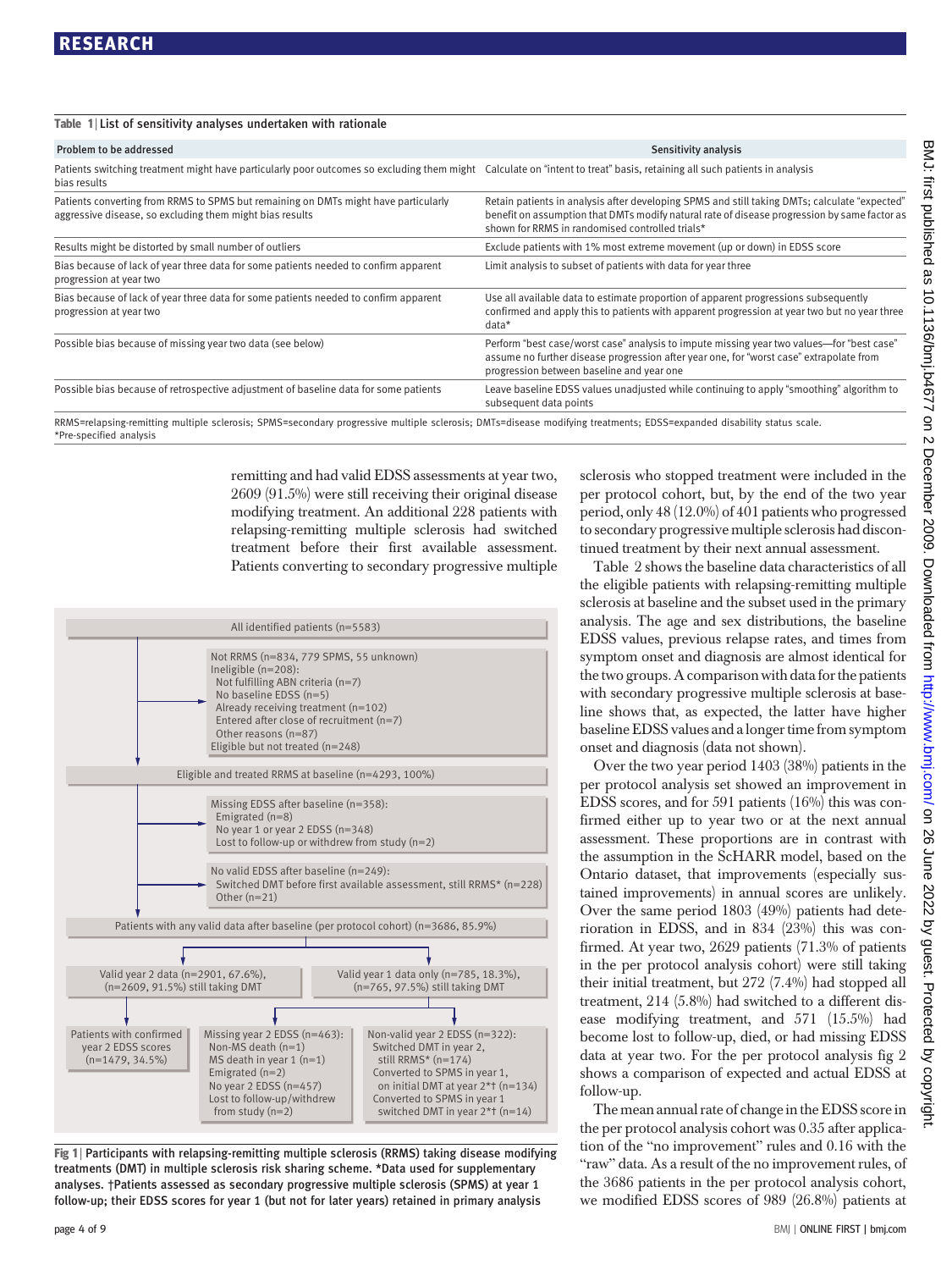| Characteristic                                                                                                                                                                                                 | All eligible and treated patients with<br>RRMS at entry $(n=4293*)$ | Per protocol analysis cohort<br>$(n=3686+)$ |  |  |  |  |
|----------------------------------------------------------------------------------------------------------------------------------------------------------------------------------------------------------------|---------------------------------------------------------------------|---------------------------------------------|--|--|--|--|
| No (%) of men                                                                                                                                                                                                  | 1060 (24.7)                                                         | 906(24.6)                                   |  |  |  |  |
| No (%) of women                                                                                                                                                                                                | 3233 (75.3)                                                         | 2780 (75.4)                                 |  |  |  |  |
| Median (range) age (years)                                                                                                                                                                                     | 38 (18-73)                                                          | 38 (18-73)                                  |  |  |  |  |
| Mean (SD, range) EDSS                                                                                                                                                                                          | 3.07(1.52, 0.0.6.5)                                                 | 3.05(1.52, 0.6.5)                           |  |  |  |  |
| Median (range) time since symptom onset (years)                                                                                                                                                                | $5.7(0-48)$                                                         | $5.7(0-48)$                                 |  |  |  |  |
| Median (range) time since first diagnosis (years)                                                                                                                                                              | $2.6(0-41)$                                                         | $2.6(0-41)$                                 |  |  |  |  |
| Median (range) No of confirmed relapses in last 2 years                                                                                                                                                        | $3(0-21)$                                                           | $3(0-21)$                                   |  |  |  |  |
| *Missing data: 5 for age, 20 for symptom onset, 41 for time since diagnosis, 3 for previous relapses.<br>†Missing data: 5 for age, 16 for symptom onset, 36 for time since diagnosis, 2 for previous relapses. |                                                                     |                                             |  |  |  |  |

Table 2 <sup>|</sup> Baseline characteristics of all eligible and treated patients with relapsing-remitting multiple sclerosis (RRMS) at entry and those included in per protocol analysis cohort

baseline and 715 patients (19.4%) for at least one follow-up visit.

The baseline EDSS and mean change per year for the primary outcome cohort compared with those patients who have only one year of valid follow-up data show that the latter subgroup were more disabled at baseline and progressed more rapidly. Thus mean EDSS for the 2901 patients in the per protocol analysis with valid EDSS data at year two was 2.68 at baseline, 2.90 after one year, and 3.24 after two years. Patients who had only one year of valid data (n=785) had mean EDSS of 3.14 at baseline and 3.77 after one year (P<0.001 for comparison of baseline and of rate of change, Mann-Whitney-Wilcoxon test).

### Primary analysis

The primary analysis shows a positive deviation score of 113% for the weighted utility score, the primary outcome measure (table 3). At face value this indicates that cost effectiveness of disease modifying treatments was worse than that expected from the ScHARR model as applied to the Ontario dataset and also worse than that predicted with no treatment from the same model. In absolute terms the EDSS score was 0.10 unit worse than the control data and 0.28 units worse than predicted on the assumption that the disease modifying treatments delay progression of the disease.

### Sensitivity analyses

Retaining all patients in the analysis regardless of any switching between treatments, and retaining patients



Fig 2 | Expected and observed EDSS at follow-up for per protocol analysis

who moved from relapsing-remitting to secondary progressive multiple sclerosis but remained taking treatment, made virtually no difference to the deviation measure. The difference between observed and expected EDSS progression was less marked when we restricted the analysis to the subgroup of patients with the year two EDSS score confirmed by valid year three data  $(0.14 v 0.28)$  or when we adjusted the results to take account of the expected proportion of apparent progressions at year two that were not subsequently confirmed at year three  $(0.19 v 0.28)$ . Imputation of data for year two in patients with only year one values gave results marginally more favourable to the disease modifying treatments in the "best case" scenario (0.27) but distinctly worse in the "worst case" scenario (0.33) compared with the primary analysis (0.28). When we used the unadjusted EDSS scores at baseline (thereby allowing improvement from baseline to year one) while continuing to apply the "no improvement" algorithm to subsequent data points, however, there was a negative deviation measure (−84)—that is, patients progressed less rapidly than predicted from the ScHARR model (−0.11 EDSS points compared with 0.28 in the per protocol analysis) (fig 3).

In this observational cohort study of a risk sharing scheme for disease modifying treatments in patients with multiple sclerosis we found no evidence that these treatments are cost effective. The purpose of the scheme is to provide patients with access to treatments and at the same time collect evidence to help to assess their cost effectiveness in a standard NHS setting for future pricing negotiations.

The outcomes so far obtained in the pre-specified primary analysis suggest a lack of delay in disease progression for all disease modifying treatments combined. Some of the sensitivity analyses performed were more favourable to the drugs, with one even implying better outcomes than expected on the ScHARR model, although one (the "worst case" version of the analysis addressing possible bias because of missing year two data) gave less favourable results than the primary analysis, suggesting a bias in favour of treatment resulting from missing data.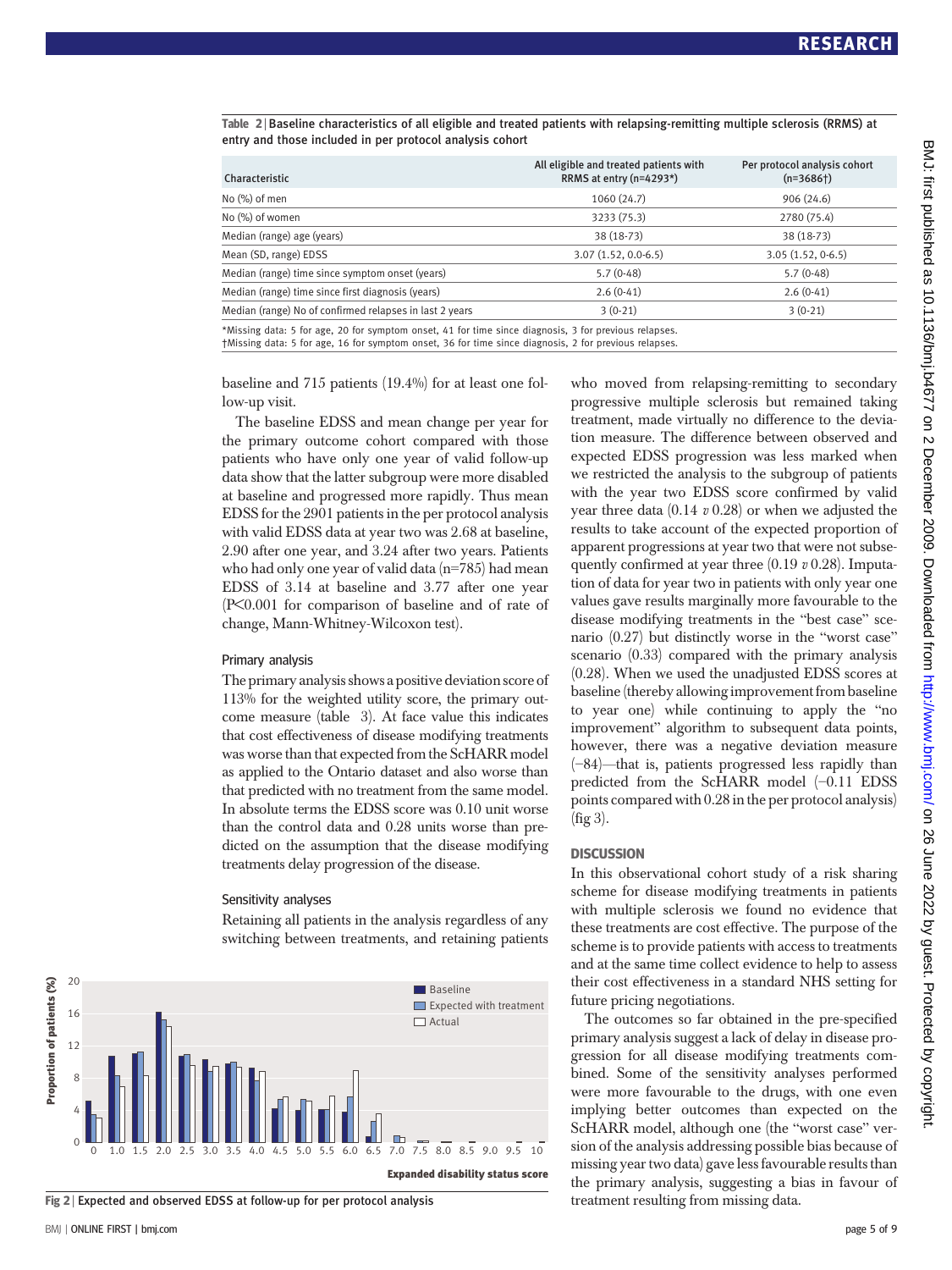|                                  | Predicted progression from transition probabilities         |                       | <b>Actual progression</b> | <b>Difference</b><br>(actual less | <b>Deviation score</b> |
|----------------------------------|-------------------------------------------------------------|-----------------------|---------------------------|-----------------------------------|------------------------|
|                                  | <b>Without treatment</b>                                    | <b>With treatment</b> | observed with treatment   | predicted)                        | $(\%)$                 |
| Per protocol analysis (n=3686)   |                                                             |                       |                           |                                   |                        |
| <b>EDSS</b>                      | 0.47                                                        | 0.29                  | 0.57 (0.544 to 0.603)     | 0.28                              |                        |
| Utility score                    | 0.0254                                                      | 0.0158                | 0.0266                    |                                   | 113                    |
| Including DMT switchers (n=3931) |                                                             |                       |                           |                                   |                        |
| <b>EDSS</b>                      | 0.48                                                        | 0.30                  | $0.59$ (0.559 to 0.617)   | 0.28                              |                        |
| Utility score                    | 0.0258                                                      | 0.0162                | 0.0271                    |                                   | 113                    |
|                                  | Including SPMS converters on DMTs (n=3690)                  |                       |                           |                                   |                        |
| <b>EDSS</b>                      | 0.48                                                        | 0.30                  | 0.58 (0.550 to 0.610)     | 0.27                              |                        |
| Utility score                    | 0.0261                                                      | 0.0164                | 0.0275                    |                                   | 114                    |
|                                  | Excluding extreme outliers (n=3650)                         |                       |                           |                                   |                        |
| <b>EDSS</b>                      | 0.47                                                        | 0.30                  | 0.54 (0.514 to 0.570)     | 0.25                              |                        |
| Utility score                    | 0.0254                                                      | 0.0158                | 0.0250                    |                                   | 96                     |
|                                  | Subgroup analysis with year 2 confirmed scores (n=1479)     |                       |                           |                                   |                        |
| <b>EDSS</b>                      | 0.50                                                        | 0.32                  | 0.46 (0.422 to 0.507)     | 0.14                              |                        |
| Utility score                    | 0.0263                                                      | 0.0162                | 0.0214                    |                                   | 51                     |
|                                  | Predicted change in unconfirmed year 2 scores (n=3686)      |                       |                           |                                   |                        |
| <b>EDSS</b>                      | 0.0.47                                                      | 0.29                  | $0.48*$                   | 0.19                              | -                      |
| Utility score                    | 0.0254                                                      | 0.0158                | 0.0225                    |                                   | 70                     |
|                                  | Imputing missing year 2 scores-best case scenario (n=3686)  |                       |                           |                                   |                        |
| <b>EDSS</b>                      | 0.53                                                        | 0.33                  | 0.60 (0.566 to 0.627)     | 0.27                              |                        |
| Utility score                    | 0.0290                                                      | 0.0179                | 0.0285                    |                                   | 95                     |
|                                  | Imputing missing year 2 scores-worst case scenario (n=3686) |                       |                           |                                   |                        |
| <b>EDSS</b>                      | 0.53                                                        | 0.33                  | 0.66 (0.629 to 0.699)     | 0.33                              |                        |
| Utility score                    | 0.0290                                                      | 0.0179                | 0.0351                    |                                   | 156                    |
|                                  | Unadjusted baseline scores (n=3686)                         |                       |                           |                                   |                        |
| <b>EDSS</b>                      | 0.49                                                        | 0.31                  | 0.20 (0.163 to 0.241)     | $-0.11$                           |                        |
| Utility score                    | 0.0257                                                      | 0.0157                | 0.0073                    |                                   | $-84$                  |
|                                  |                                                             |                       |                           |                                   |                        |

### Table 3 <sup>|</sup> Primary outcome and sensitivity analyses with EDSS and deviation score

DMTs=disease modifying treatments; EDSS=expanded disability status scale.

\*95% confidence intervals cannot be calculated by standard methods because of indirect method used to estimate mean EDSS change.

### Factors to consider

Our use of the no improvement "rules" might have underestimated the effects of treatment. As already noted, the ScHARR model does not permit regressions (that is, improvement in disability) and the data from the risk sharing scheme had to be modified to allow comparison with the predicted disease progression. EDSS scores for patients with multiple sclerosis, however, do spontaneously improve for various reasons: recovery from relapse, natural fluctuations, and measurement error. In addition, it is clear that the disease modifying treatments do reduce relapses<sup>10</sup> and might allow improved recovery from relapse early in treatment. In the risk sharing cohort, 32% of patients show some improvement in disability scores and for 14% this improvement is sustained for a second year.

To maintain comparability with the Ontario dataset, we did not use the raw EDSS scores as this would have biased the deviance score to overestimate the true benefits of treatment. It is less clear whether the primary analysis is correct in applying the no improvement algorithm to adjust the baseline score as well as the subsequent scores; using the unadjusted baseline values had a marked effect on the results. The impact of the "no improvement" assumption will diminish with longer follow-up as patients will show greater change in their EDSS scores and the effects of any minor misclassifications early in follow-up will be of less significance, but it will remain a source of some uncertainty in estimating cost effectiveness.

The Ontario comparator dataset might not be appropriate for other reasons, such as the natural course of the disease changing over time. This would be a valid explanation only if patients progressed more rapidly today than 20 years ago. Data suggest that patients with multiple sclerosis now progress more slowly, $11$  so comparison with historical data should overestimate the potential benefits of treatment. Compared with the primary out-



Fig 3 <sup>|</sup> Effect of baseline adjustment of EDSS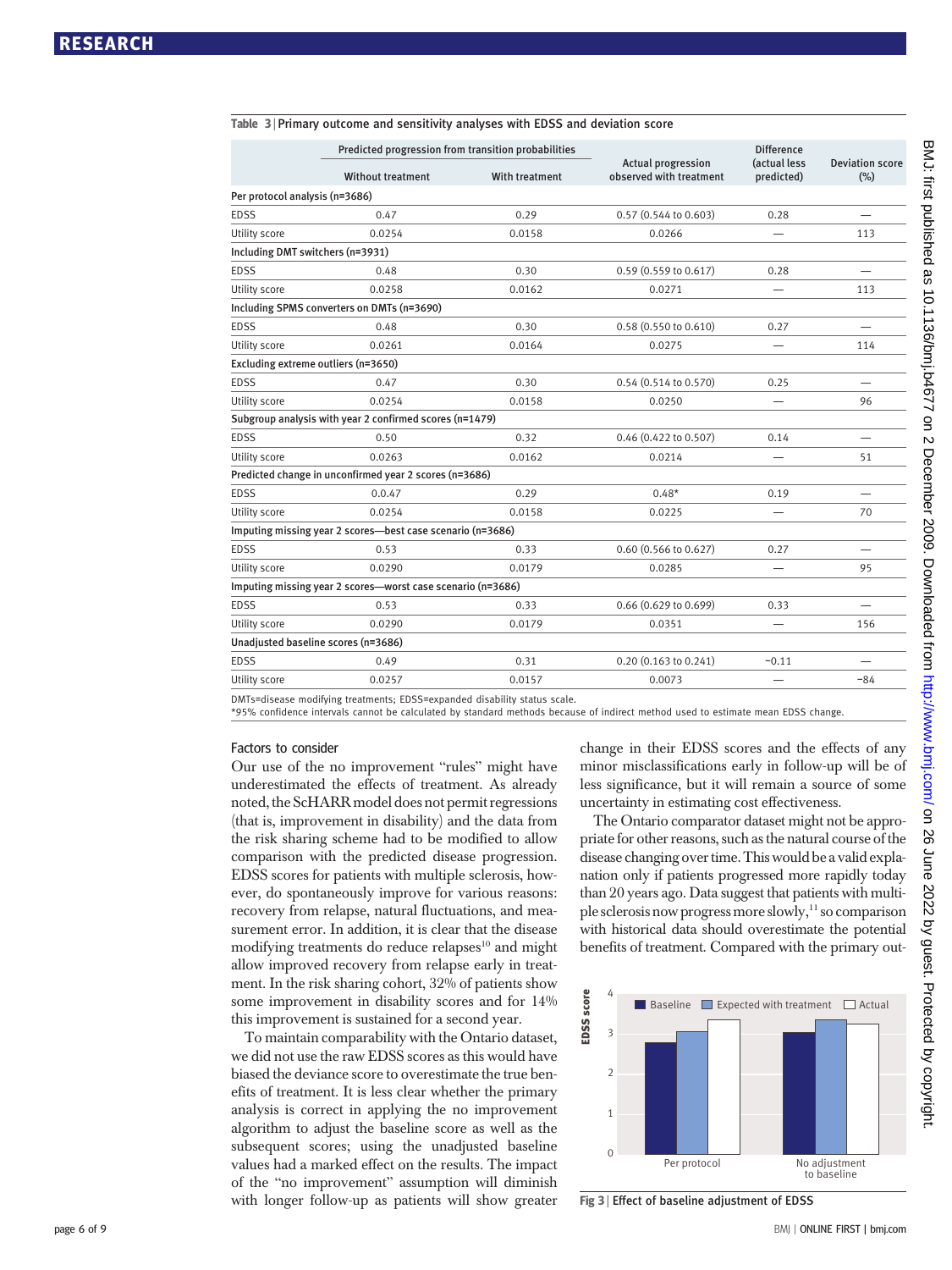come cohort the Ontario dataset differs in other covariates, such as age at presentation and sex, that are associated with disease progression. We have not explored this possibility as we do not have access to the raw Ontario data, but the transition probabilities for the Ontario cohort were taken for a subgroup of patients fulfilling the Association of British Neurologists' criteria for inclusion in the multiple sclerosis risk sharing scheme to make it as comparable as possible.

These uncertainties make reliable interpretation of the short term results problematic, and we have not presented data for the individual treatments, which are likely to be further confounded by selection bias because disease severity might itself determine which treatment is used. The scientific advisory group considered that it was premature, at this stage, to reach any decision about re-pricing the drugs without further follow-up and analyses.

### Limitations and future plans

Estimating cost effectiveness from an observational cohort study with a historical comparator dataset has inherent problems that would be avoided in a randomised controlled trial.<sup>12</sup> In 2002, however, a placebo controlled study lasting for 10 years or more was not deemed feasible as the safety and efficacy of these products had already been accepted by the regulatory authorities. In addition, patients would be unwilling to be randomised to placebo for such a long period, the dropout rate would have been high, and some clinicians who consider that the existing evidence on efficacy is already convincing would have regarded allocation to placebo as unethical. With hindsight the inclusion of further sensitivity analyses in pivotal publications could have shed additional light on the uncertainties about treatments in multiple sclerosis.<sup>1012</sup>

We appreciated from the outset that a major limitation was the validity and generalisability of the comparison dataset. Consistent results with various different comparator databases would add confidence to conclusions about the cost effectiveness of treatment. The scientific advisory group is actively pursuing alternative sources of data on disease progression in untreated patients. This would have two major benefits. Firstly, it would allow estimates of progression rates based on unadjusted data where EDSS scores can get better as well as worse and hence the analysis can be repeated on the raw rather than adjusted scores. Secondly, it would allow examination of whether the rates of disease progression shown in the Ontario cohort are similar, at least in the short term, to those in other cohorts from different geographical as well as temporal populations of patients.

Some of the patients who entered the risk sharing scheme (and therefore started disease modifying treatments) at the outset will have had disease for a longer duration than is current clinical practice, as access to treatment in the UK was fairly restricted before the introduction of the scheme. This would potentially bias the results to underestimate the effects of treatment if (as recent results suggest) such patients show less benefit than those treated earlier in the natural course.13 Another potential bias, which would overestimate the benefits of treatment, is incomplete followup. Completeness of follow-up might well differ between the treated and reference cohorts. As expected, patients with incomplete follow-up data in the risk sharing scheme had more rapid disease progression: one year decline was greater in those with one year but not two year assessments than in those who were assessed at both time points. A best caseworst case analysis suggested that adjustment for this effect would probably give even less favourable results than the per protocol analysis. Conversely, when we applied a correction to allow for some of the year two progressions not being confirmed by the subsequent year three results we saw a smaller positive deviation score. Imputing data might be problematic and bias caused by loss to follow-up is a major concern in such a long term study, highlighting the importance of obtaining data from all patients who took part in the scheme even if they are no longer receiving treatment. Clinic assessments are not always possible—for example, patients who have reached high disability scores  $(EDSS \geq 7.0)$  and stopped treatment because of progression can have difficulty attending the clinic. For this reason, an option is being introduced of having a telephone assessment of EDSS undertaken by a multiple sclerosis nurse. The telephone EDSS by doctors has been validated in a pan-European study<sup>14</sup> and a parallel validation study by multiple sclerosis nurses is currently under way.

One of the uncertainties in the original ScHARR model was the estimate of costs and utilities. If the cost of problems related to multiple sclerosis is not fully captured then the cost effectiveness of treatment will be underestimated. An additional study to capture cost and utility data has therefore been undertaken and will be reported on shortly to help inform the year four analysis.

The original analysis plan wrongly assumed that patients who developed secondary progressive multiple sclerosis would stop treatment and would thus be modelled using the untreated transition probabilities. Most such patients in the scheme, however, continued treatments whether or not they were licensed for secondary progressive multiple sclerosis. There are several possible reasons. Firstly, all the treatments probably reduce relapses, whatever the stage of the disease. Secondly, withdrawal of treatment might be deferred until the clinician and patient are sure that secondary progression has occurred, which might not be before one or even two annual cycles of the scheme. Finally, as there are limited further treatment options patients can be resistant to withdrawal of treatment. Our secondary analysis showed, perhaps slightly against expectation, that including patients who developed secondary progressive multiple sclerosis while taking treatment did not have a significant impact on the results.

Since the onset of the risk sharing scheme, there have been changes in the management of patients with multiple sclerosis. The updated guidelines from the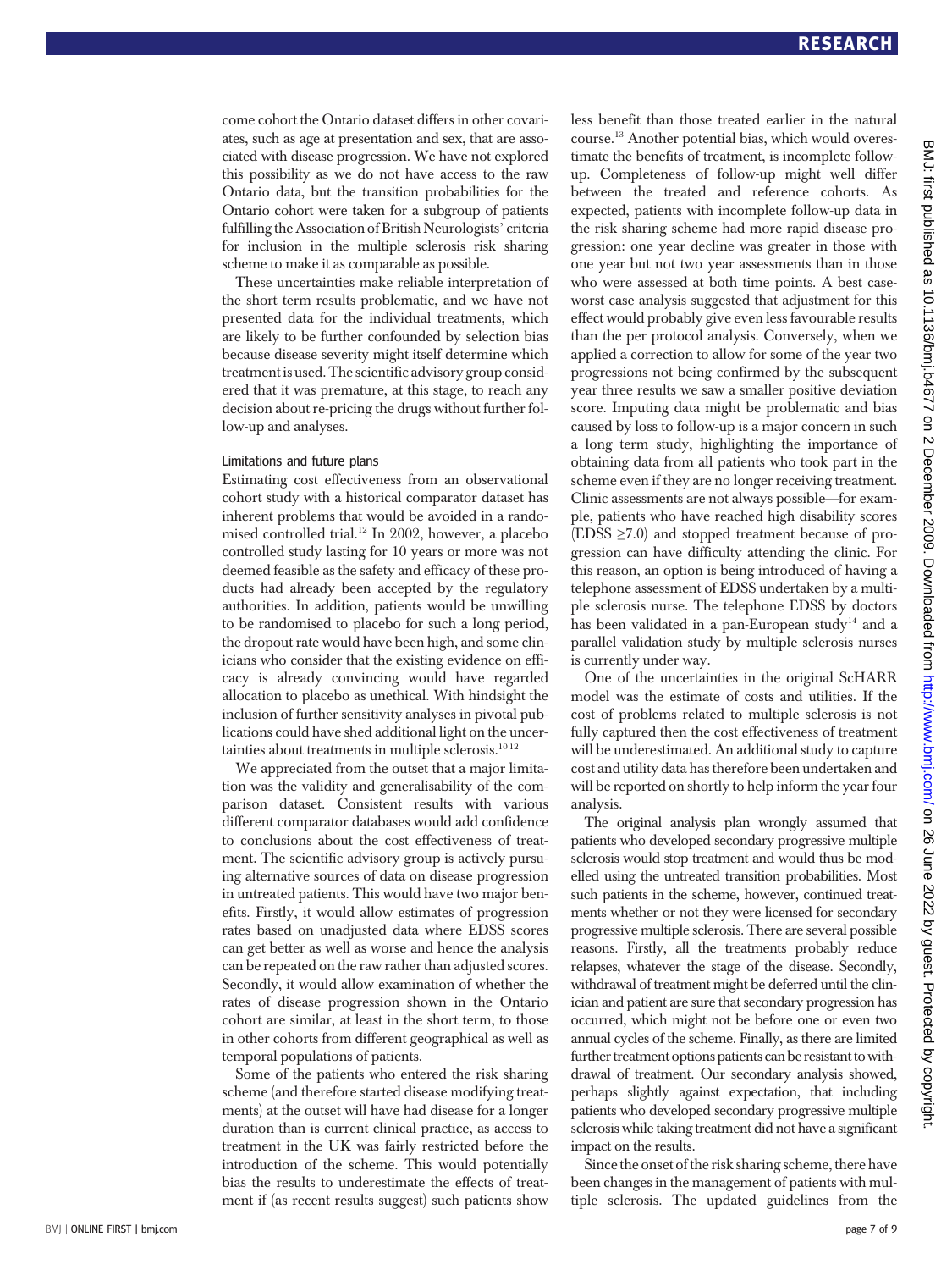Association of British Neurologists<sup>15</sup> have widened the eligibility criteria for disease modifying treatments, though funding has not been agreed with the Department of Health. This itself will not impact on the results of the scheme, although it might make it more difficult to generalise the findings to current practice. With the licensing of new classes of drug such as natulizamab, patients whose relapses do not respond to the scheme drugs (either because they have an aggressive form of multiple sclerosis or because they have neutralising antibodies to interferon beta) might be switched to newer non-scheme drugs. To avoid bias, it is important that such patients are included in the analysis, even if only in sensitivity analyses.

Further efforts are being made to trace patients with missing data at year two, a disproportionate number of whom might have stopped taking treatment because of more aggressive disease. This includes the treating clinicians assessing disability by telephone and individually reviewing case notes for those with missing data. In addition, it would have been desirable to have identified patients who were eligible for the scheme but chose not to participate or who were recruited but then decided not to have treatment. It would then have been possible to user newer statistical methods that allow less biased estimates of the potential causal effects from observational data, as has been done with antiretroviral therapy for HIV progression.<sup>16</sup>

### Risk sharing schemes

The risk sharing scheme was an innovative solution to a familiar dilemma in health technology assessment the problem of assessing the longer term benefits of treatments for progressive diseases when, because of cost considerations and the difficulties in maintaining large populations in prolonged placebo controlled studies, pivotal clinical trials maintain randomisation for only a relatively short period compared with the natural course of the disease.

The establishment of the risk sharing scheme for disease modifying treatments in multiple sclerosis has allowed thousands of patients to have access to certain multiple sclerosis drugs, which they might not have had if the NICE evaluation had been implemented, and has been the catalyst for major changes in the management of multiple sclerosis, including substantial increases in the number of centres with specialist multi-disciplinary teams and in the number of specialist nurses. From the perspective of patients, these are all positive developments. This has been achieved by use of NHS resources, which would otherwise have been available for the treatment of other patients. Whether the gain to patients with multiple sclerosis exceeds the loss to those unidentifiable other individuals remains unresolved.

Other benefits include the establishment of a large cohort of patients that could be used for supplementary studies on risk factors for disease progression, the development of expertise at over 70 special multiple sclerosis treatment centres, and increased funding for specialist nurses so that now over 200 are employed compared with 75 at the start of the scheme. While acknowledging these indirect effects of the establishment of the risk sharing scheme, it should be noted that the direct costs of running the scheme over a 10 year period will represent only around 1% of the costs to the NHS of the disease modifying treatments over this period.

A unique element of this scheme was that the Department of Health and drug companies negotiated a reduction in price of some treatments at the outset to achieve what was thought to be the anticipated level of cost effectiveness. This practice has been pioneered in Australia, where the Pharmaceutical Benefits Advisory Committee often negotiates the price of a drug downwards. The Pharmaceutical Price Regulation Scheme (PPRS), which governs drug pricing in the UK, has not used this approach in the past, although the most recent revision to the scheme encourages companies to propose a cost effective price on first launching their products in the UK market, based on the evidence then available, and allows them to propose a subsequent price increase in the light of any further evidence on cost effectiveness.17

Other forms of "risk sharing" have emerged since this scheme was established, but most relate to establishing an "outcomes guarantee"<sup>18</sup> for treatments in which the benefit to individual patients can be clinically assessed. An example of this is bortezomib (Velcade) for the treatment of relapsed multiple myeloma, where a "response rebate" scheme was established by the Department of Health so that patients who showed no or minimal response are taken off treatment and drug costs are refunded by the manufacturer.<sup>19</sup>

The multiple sclerosis risk sharing scheme could be better termed as "coverage with evidence development," which has been used in the past few years in countries such as the United States, Australia, Canada, and Europe. This provides interim approval for reimbursement of a treatment, conditional on the collection of further evidence and review after a specified period.20 This process allows patients' access to promising new treatments but manages that access in a coordinated way, generating additional evidence that is targeted to reduce uncertainties in a much more structured way than a traditional post-marketing study. While this sounds an attractive option, the comparison of contemporary observational data with historical cohorts is notoriously problematic. For example, the rate of progression in the placebo arm of a screening evaluation of potential neuroprotective treatments for Parkinson's disease was significantly lower than that in the historical reference cohort and thus placebo treatment met the criteria for being taken forward as a promising neuroprotectant.<sup>21</sup>

### **Summary**

The UK multiple sclerosis risk sharing scheme was an innovative approach to collect new cost effectiveness data as part of an observational clinical cohort study. The two year results highlight many of the methodological difficulties of such an approach, including the